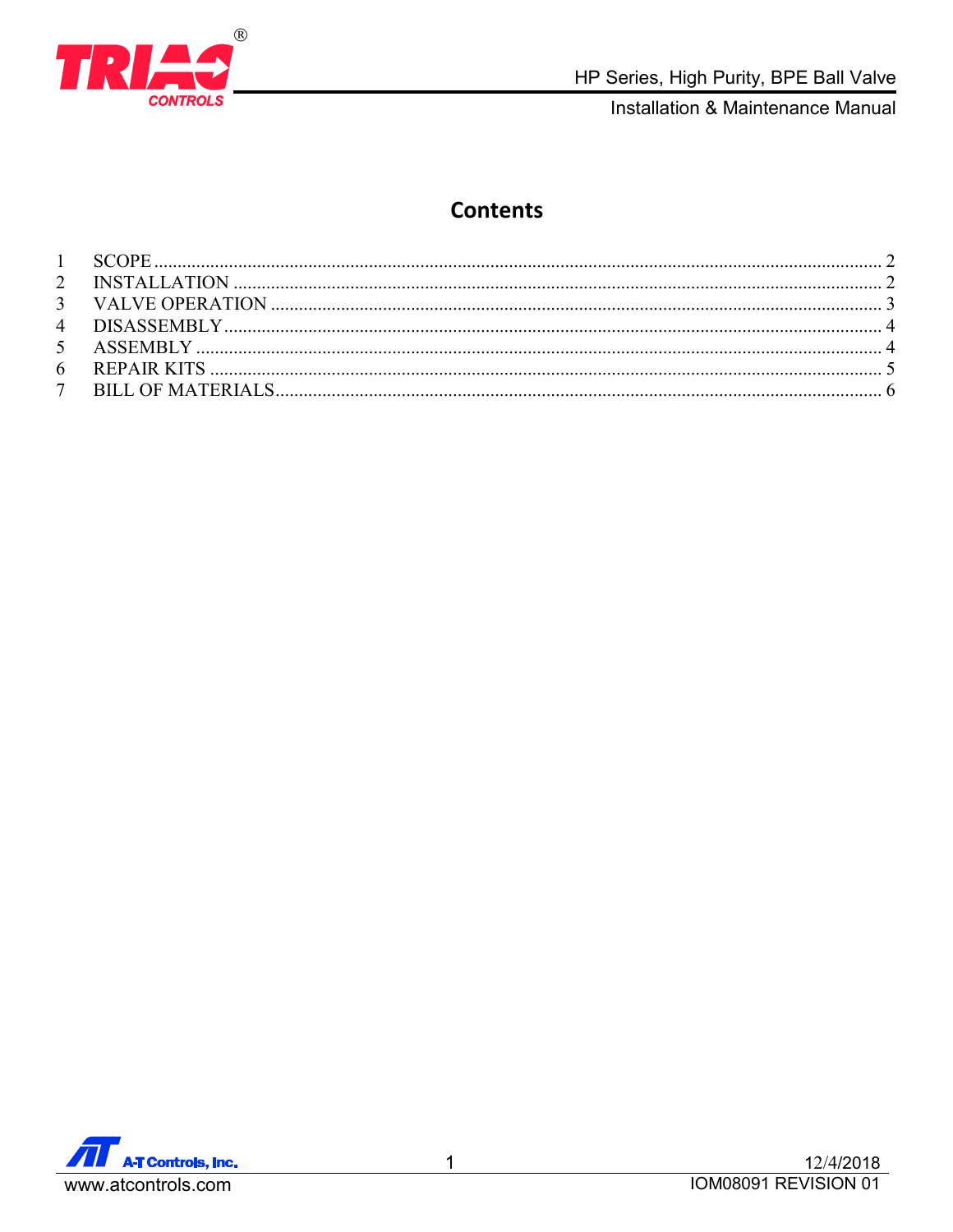

## <span id="page-1-0"></span>**1 SCOPE**

### <span id="page-1-1"></span>1.1 **CAUTION**

- 1.1.1 For your safety, read this manual before installation or servicing.
- 1.1.2 Before installing or servicing, please ensure the line pressure has been relieved and any hazardous fluids have been drained or purged from the system.
- 1.1.3 Ensure that all Lockout and Tagout procedures for the system have been properly implemented.
- 1.2 **USE**
- 1.2.1 A-T Controls HP-Series Ball Valve are available in Hygienic Ferrule Ends (½" & ¾" Type A, 1"-4" Type B) or Extended Tube Butt Weld Ends.
- 1.2.2 Maximum results and optimum valve life can be maintained under normal service conditions and in accordance with pressure/temperature ratings and corrosion data charts.

# **2 INSTALLATION**

- 2.2 A-T Controls HP-Series Ball Valves are bi-directional and can be installed with the flow in either direction. The valve can be mounted in any position so that the handle, gear, or actuator has proper clearance, allows for optimal drainage, can be easily accessed, and the open/close indicator can be viewed. If the gear is equipped with a chain wheel, the valve shall be mounted in a way so that the chain does not come in contact with the valve or pipeline.
- 2.3 Before installation of the valves, the pipe must be flushed clean of dirt, burrs, and welding residues. Failure to do so can cause the seats, sealing surfaces, and internal polish to be damaged.
- 2.4 The pipe must be free from tension and in proper alignment.
- 2.5 Before installation of the valves, check to ensure that all connections are free from defects.
- 2.6 Be sure to consult with supplier of your clamps and gaskets to be used on the hygienic ends for the proper material, pressure rating, and clamp torque for your process. Over torqueing clamps may result in damage to the ferrule end.
- <span id="page-1-2"></span>2.7 Disassembly of the valve is not necessary for tube end valves. However, caution should be taken to ensure that the heat source does not come in contact with the sealing components of the valve in excess of the sealing component temperature limitation.

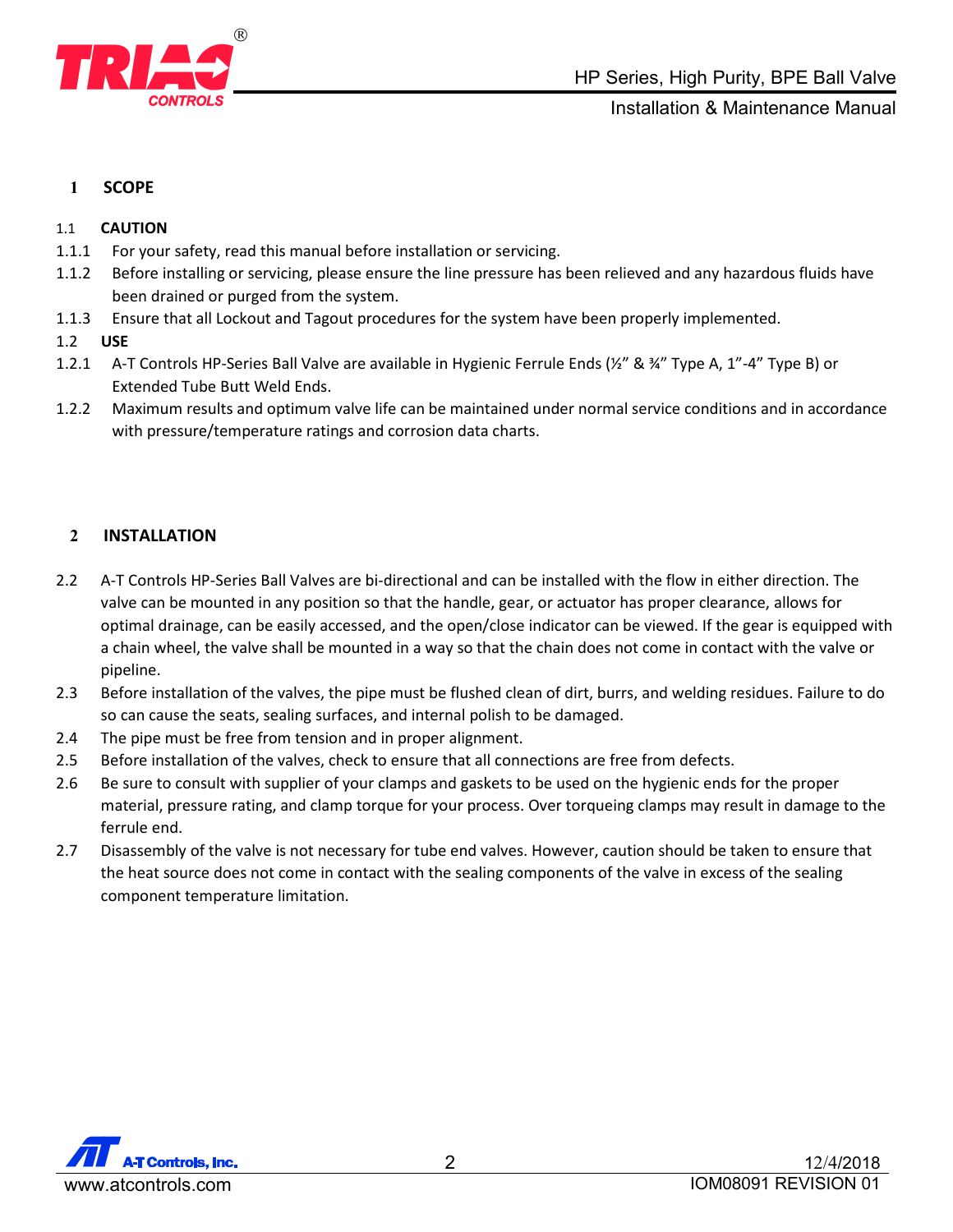

### **3 VALVE OPERATION**

Installation & Maintenance Manual

## 3.1 **MANUAL**

#### 3.1.1 **Handle**

To open the valve, turn the handle counter-clockwise until the handle is parallel with the pipeline and the handle has contacted the handle stop.

To close the valve, turn the handle clockwise until the handle is perpendicular with the pipeline and the handle has contact the handle stop.

An optional locking device can be provided to lock out the valve in the open or closed position. Once the valve is in the desired position, place an appropriate size lock or hasp through the holes in the locking arm and locking plate. If it can be performed safely, try to turn to ensure that the valve has been locked properly.

#### 3.1.2 **Gear**

To OPEN the valve; turn the hand wheel counter-clockwise. The indicator will be pointing to the open position and stop rotating when fully opened. The flow can be adjusted by stopping the indicator anywhere between open and close.

To CLOSE the valve; turn the hand wheel clockwise. The indicator will be pointing to the close position and the hand wheel will stop rotating when fully closed. The flow can be adjusted by stopping the indicator anywhere between open and close.

#### <span id="page-2-0"></span>3.2 **AUTOMATED**

A-T Controls HP-Series High Purity Ball Valves can be mounted with quarter turn actuators. Valves with actuators shall be checked for proper valve stem alignment. Angular or linear misalignments may result in high operational torque and unnecessary wear on the valve stem. See the actuator IOM for information on operating the actuator.

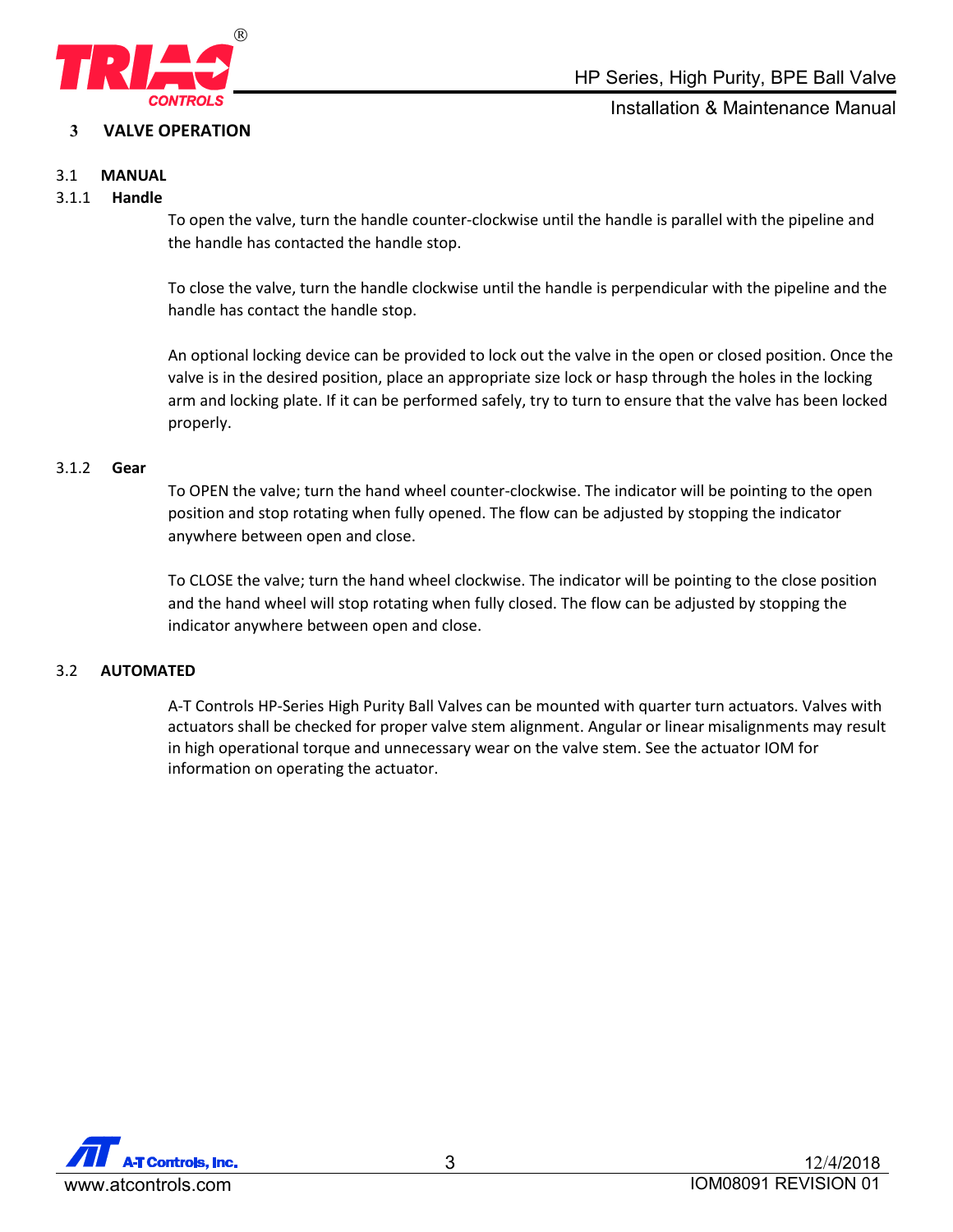

**4 DISASSEMBLY**

# !!!WARNING!!!

# CAUTION, FLUIDS CAN BE TRAPPED IN THE BODY OF THE VALVE, POSSIBILY UNDER HIGH PRESSURE. FOR YOUR SAFETY, IT IS IMPORTANT THAT PRECAUTIONS ARE TAKEN BEFORE REMOVAL OF THE VALVE FROM THE LINE OR ANY DISASSEMBLY.

- 4.1 Remove actuator or gear if equipped.
- 4.2 Care should be taken to not damage the surface finish of the valve components.
- 4.3 Remove the ends (2/3) from the body by removing the body bolts (7) and body nuts (8).
- 4.4 Remove the seat/body gasket (5) from both sides of the body (1). Once removed, with the valve in the fully closed position, the ball (4) should slide freely out of the body (1).
- 4.5 If equipped, remove the handle nut (13), handle (15), handle stop (16), and locking device (17/18). Once removed, the locking saddle (14) should be free to remove.
- 4.6 While holding the stem (6) stationary, remove the packing nut (13). Once removed, the conical spring washers (12) and packing gland (11) should be free to remove.
- 4.7 While holding the bottom of the stem (6), push the stem (6) through the inside of the valve body (1).
- 4.8 Remove the packing set (10) and thrust bearing (9).
- 4.9 Inspect all components for damage and if necessary clean or replace.

# **5 ASSEMBLY**

- 5.1 Care should be taken to not damage the surface finish of the valve components.
- 5.2 Place thrust bearing (9) on the stem (6) and install it by going through the body (1). Insert V-Style packing set (10) over stem (6) with the V pointing away from the valve (see Bill of Materials for correct orientation).
- 5.3 Install the packing gland (11), the conical spring washers (12), and packing nut (13). While holding the stem (6), tighten the packing nut (13) to the torque listed in the Fastener Torque Chart. Place the locking saddle (14) over the nut (13). Tighten further if needed in order to be able to place the locking saddle (14) over the packing nut (13).
- 5.4 Ensure that the stem (6) is in the closed position with the bottom tang parallel with the flow of the valve. Insert a seat/body gasket (5) in one side of the body (1). Carefully slide the ball (4) into body (1) and insert the other seat/body gasket (5).
- 5.5 Assemble ends (2/3) onto body (1). Insert all body bolts (7) and nuts (8) into valve and tighten to finger tight, making sure that the ends (2/3) are flat against the body (1). Tighten all bolts (7) (on both sides for valves 2-1/2"-4") from the nut (8) side (if equipped) in a star pattern to 50% of the final torque shown in the Fastener Torque Chart. Using the handle (15) or an adjustable wrench, cycle the valve 3 times. Tighten all of the body bolts (7) to the final torque in a star pattern. Cycle the valve 3 times again. Check each body bolt torque (7) and tighten if needed a final time. It is acceptable for the torque to relax slightly over time due to relaxation of the polymer components, but the valve will still seal properly. If leakage is detected, repeat the steps for tightening the body bolts.
- 5.6 If required, assemble the locking device (14), handle stop (16), handle (15), and handle nut (13).

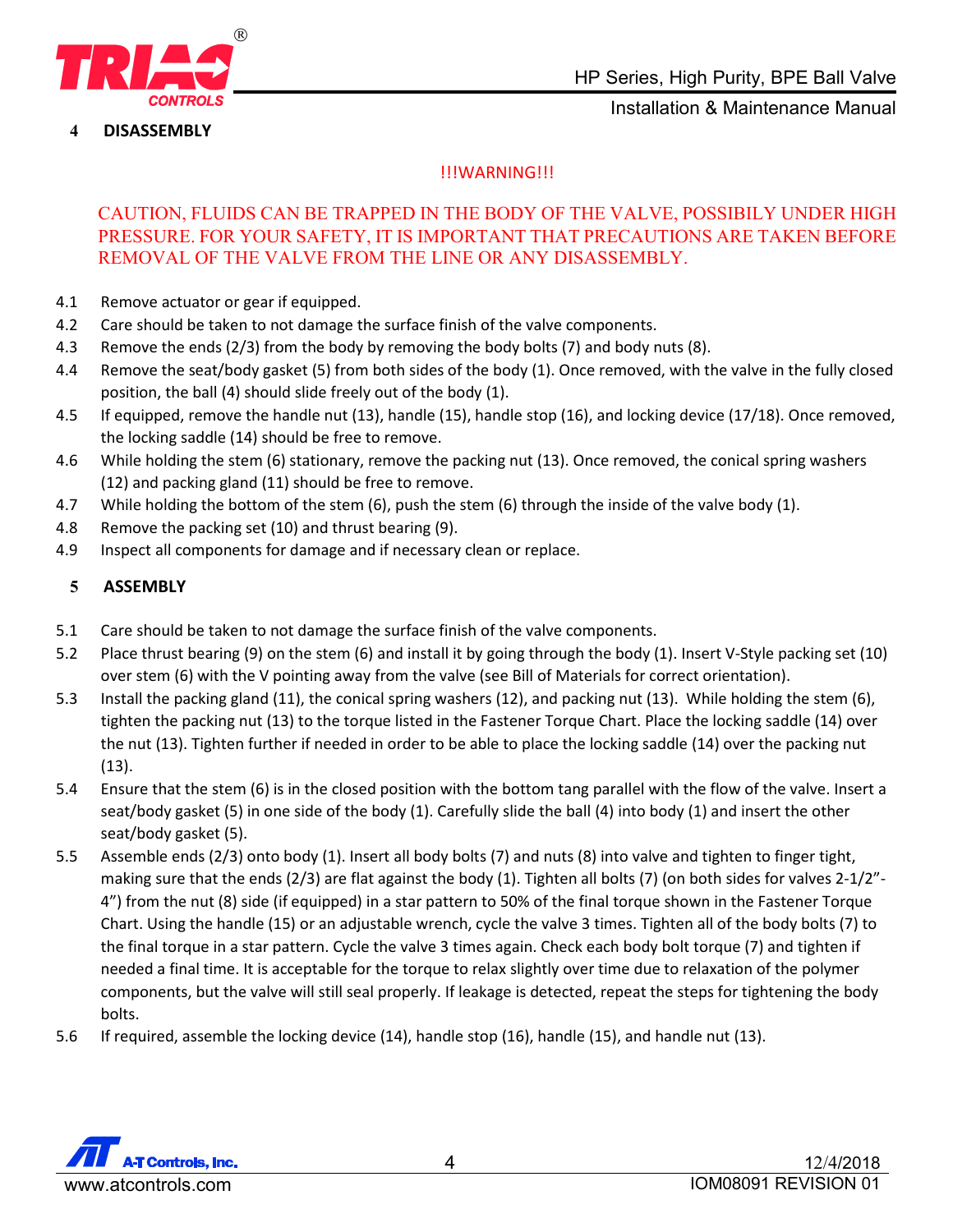

| <b>Fastener Torque Chart</b> |                                   |                     |                 |  |  |  |  |
|------------------------------|-----------------------------------|---------------------|-----------------|--|--|--|--|
| <b>Valve</b>                 | <b>Body Bolt Torque (in *lbs)</b> | <b>Packing Nut</b>  |                 |  |  |  |  |
| <b>Size</b>                  | 50% of Final Torque               | <b>Final Torque</b> | Torque (in*lbs) |  |  |  |  |
| $1/2$ "                      | 125                               | 250                 | 50              |  |  |  |  |
| 3/4"                         | 125                               | 250                 | 50              |  |  |  |  |
| 1"                           | 138                               | 275                 | 100             |  |  |  |  |
| $1 - 1/2"$                   | 150                               | 300                 | 100             |  |  |  |  |
| 2"                           | 275                               | 550                 | 200             |  |  |  |  |
| $2 - 1/2"$                   | 138                               | 275                 | 200             |  |  |  |  |
| 3"                           | 138                               | 275                 | 350             |  |  |  |  |
| 4"                           | 138                               | 275                 | 350             |  |  |  |  |

#### <span id="page-4-0"></span>**6 REPAIR KITS**

<span id="page-4-1"></span>Repair kits are available to replace all soft goods. See Bill of Materials for components that are included in the repair kits.

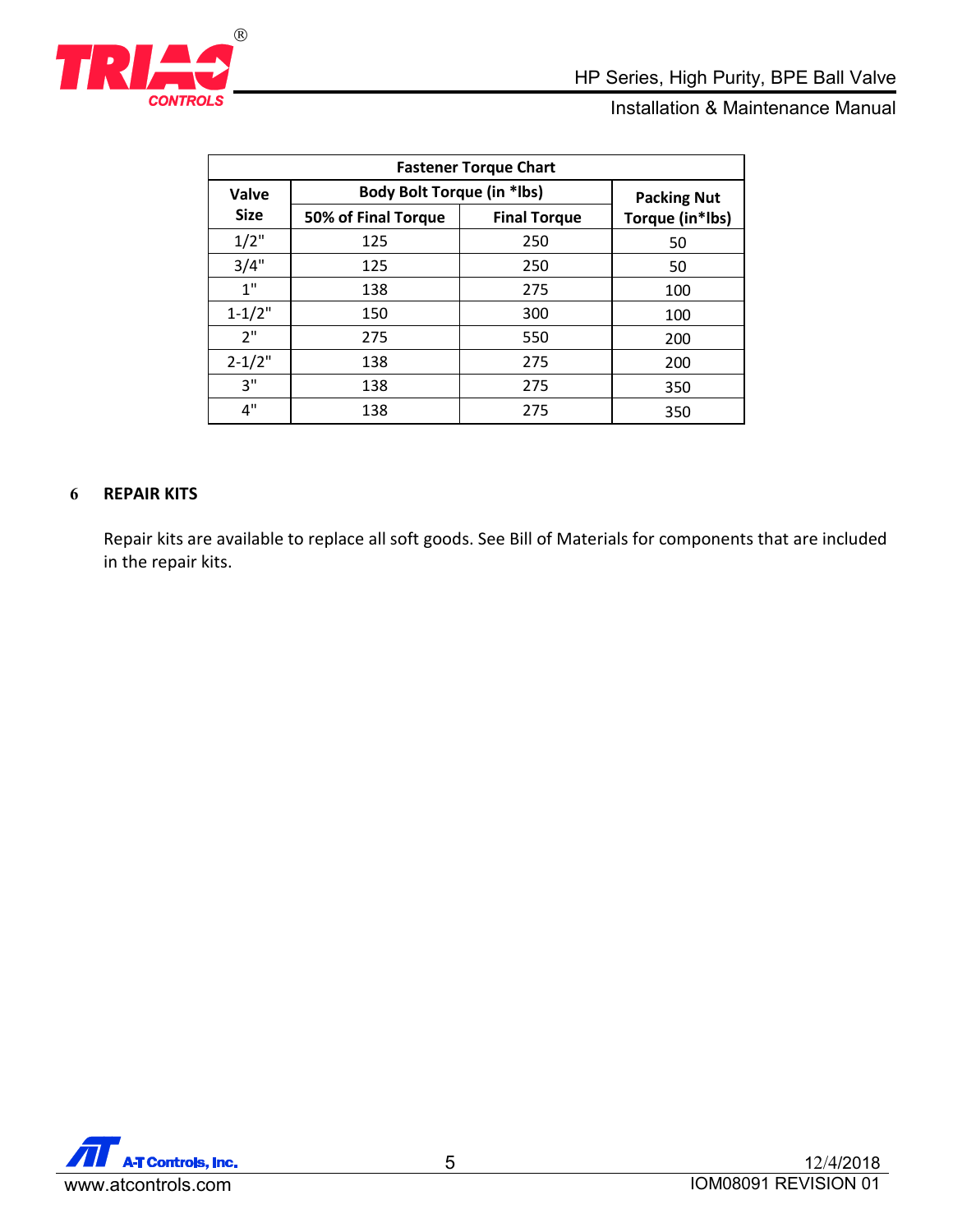

# **BILL OF MATERIALS**





| <b>ITEM NO.</b> | <b>PART NAME</b>             | <b>REPAIR KIT</b> | <b>QTY</b>     | <b>MATERIAL</b>        |
|-----------------|------------------------------|-------------------|----------------|------------------------|
| 1               | <b>BODY</b>                  |                   | 1              | <b>ASTM A182-F316L</b> |
| $\overline{2}$  | <b>END CONNECTION</b>        |                   | $\overline{2}$ | <b>ASTM A182-F316L</b> |
| 3               | <b>END CONNECTION</b>        |                   | $\overline{2}$ | <b>ASTM A182-F316L</b> |
| 4               | <b>BALL</b>                  |                   | 1              | <b>ASTM A479-316L</b>  |
| 5               | <b>SEAT/BODY GASKET</b>      | X                 | $\overline{2}$ | <b>TFM-1600 FDA</b>    |
| 6               | <b>STEM</b>                  |                   | $\mathbf{1}$   | <b>ASTM A182-F316L</b> |
| 7               | <b>BODY BOLT</b>             |                   | #              | ASTM A193 GR B8        |
| 8               | <b>BODY NUT</b>              |                   | &              | <b>ASTM A194 GR 8</b>  |
| 9               | <b>THRUST BEARING</b>        | x                 | 1              | <b>TFM-1600 FDA</b>    |
| 10              | <b>PACKING SET</b>           | X                 | 1              | <b>TFM-1600 FDA</b>    |
| 11              | PACKING GLAND                |                   | 1              | ASTM A276-316          |
| 12              | <b>CONICAL SPRING WASHER</b> |                   | 2              | ASTM A167-302          |
| 13              | PACKING/HANDLE NUT           |                   | 2              | ASTM A276-316          |
| 14              | <b>LOCKING SADDLE</b>        |                   | 1              | ASTM A167-302          |
| 15              | <b>HANDLE</b>                |                   | $\mathbf{1}$   | ASTM A240-304          |
| 16              | <b>HANDLE STOP</b>           |                   | 1              | ASTM A276-316          |
| 17              | <b>LOCKING ARM</b>           |                   | $\mathbf{1}$   | <b>AISI 304SS</b>      |
| 18              | <b>LOCKING PLATE</b>         |                   | 1              | <b>AISI 304SS</b>      |

# FOR 1/2"-2" - 4 PCS; FOR 2-1/2" - 20 PCS; FOR 3" - 16 PCS, FOR 4" -24 PCS & FOR 1/2"-2" - 4 PCS; FOR 2-1/2"-4" - 0 PCS